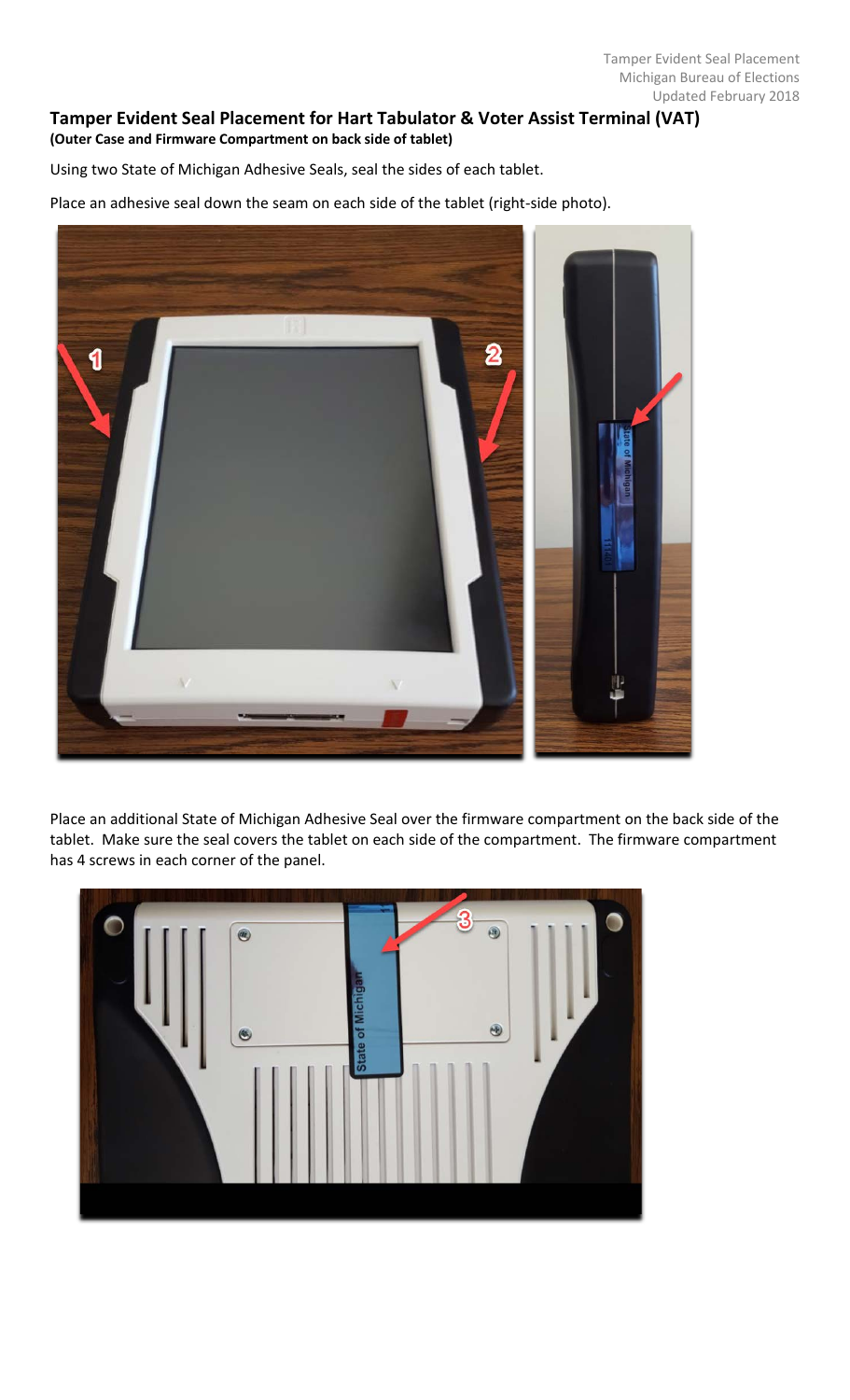## **Tamper Evident Seal Placement for ES&S Tabulators & Voter Assist Terminal (VAT) (Outer Case of Tabulator and VAT)**

Using two State of Michigan Adhesive Seals, seal the sides of each tabulator.

Place an adhesive seal across the seam on each side of the tabulator (right-side photo).





Using two State of Michigan Adhesive Seals, seal the sides of each VAT.

Place an adhesive seal along the seam on each side of the VAT (right-side photo).





Four State of Michigan Adhesive Seals are needed to seal the sides of the bottom of the high speed tabulators. Place an adhesive seal aross the seam of each side.